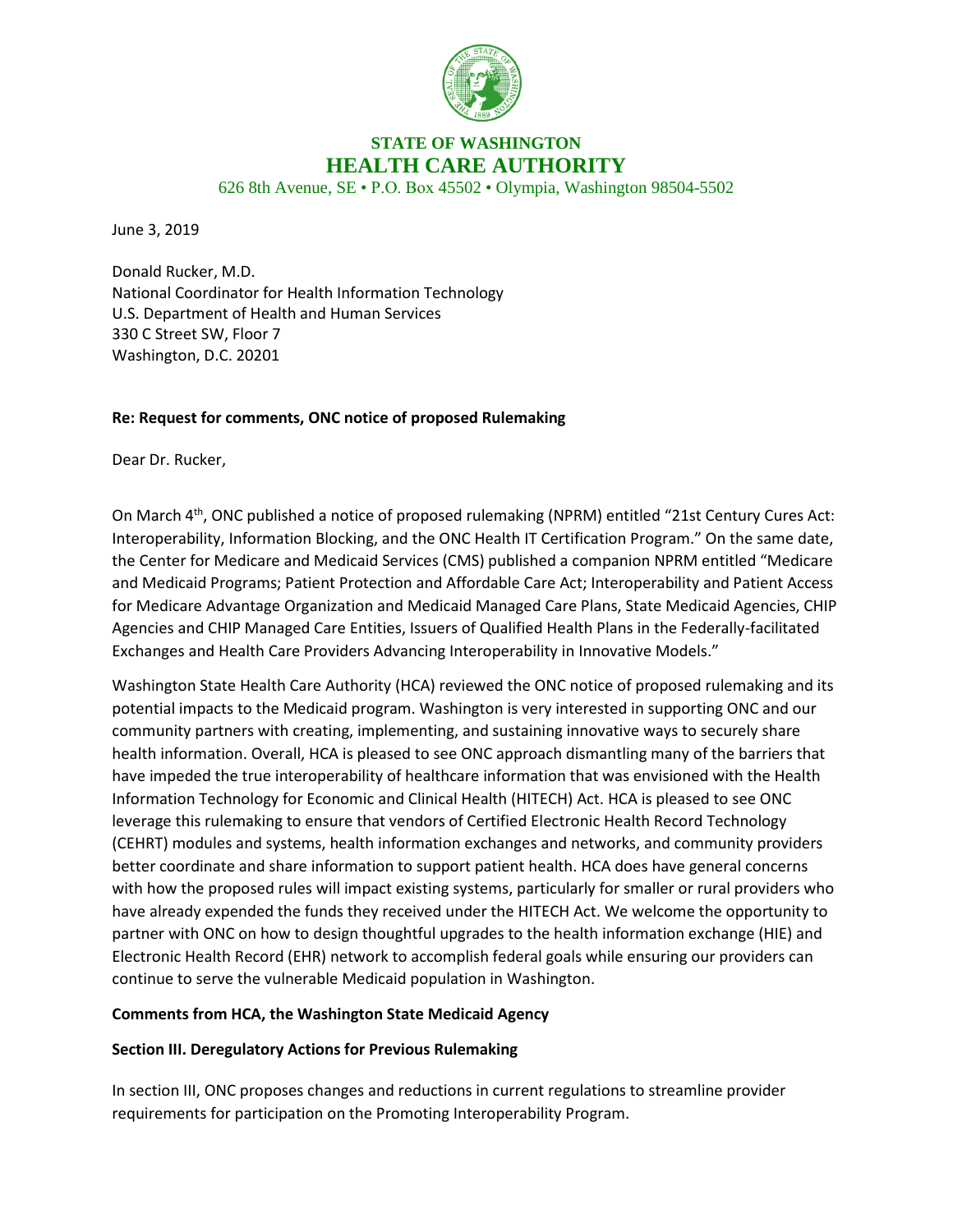HCA Comments:

- HCA believes in administrative burden reduction, and applauds ONC at working towards trimming unnecessary requirements from the 2015 CEHRT criteria. However, we believe that the removal of the medication list should not be implemented as described in this rule. While this criteria may seem ubiquitous with modern EHRs, it feels premature to eliminate this requirement while attempting to strengthen the ability for both clinicians and State agencies in addressing the opioid crisis. This rule may support the underpinnings of a health information sharing infrastructure that could address a centralized medication management protocol through a non-EHR solution, but eliminating the medication list criteria before that solution is widely adopted could lead to significant difficulty with accurate and complete medication management.
- HCA has similar concerns regarding the changes to smoking status, which is another key function for population health, particular for public health and the Medicaid population. Significant investment is being made to address health factors related to smoking and nicotine usage, and the ability for State actors to access clinical information from provider EHRs is still at an early stage. Changing the collection and usage of smoking status information in EHRs would damage State and public health ability to collect and utilize this information to support public and population health.

## **Section IV. Updates to the 2015 Edition Certification Criteria Section V. Modifications to the ONC Health IT Certification Program**

In section IV and V, ONC provides updates and guidelines regarding the 2015 Edition of the Certification Criteria for EHRs. Key standards identified include Application Programming Interfaces (APIs), Fast Healthcare Interoperability Resources (FHIR), and the United States Core Data for Interoperability (USCDI).

HCA Comments:

- We agree that APIs, FHIR, and USCDI have the potential to solve key problems with interoperability. However, they may prove logistically complex to administer as they become more widespread. In addition, APIs and the USCDI are not consensus-driven standards, and we do not agree with the requested exemption to the National Technology Transfer and Advancement Act.
- FHIR is extremely promising, but is a relatively new transaction format. The accelerated timeframe creates a concern that there will not be enough FHIR experts available to meet requirements, and not enough time or funding to effectively train state staff to gain the technical understanding of these new formats.
- FHIR also has not previously been a requirement as part of the Promoting Interoperability, formerly Meaningful Use, Program, and a significant amount of infrastructure has been developed by state government entities to leverage the systems that providers and vendors created under those rules. Provider resources will be strained in developing, implementing, and maintaining interfaces to meet the rules outlined in the CMS and ONC NPRM, and many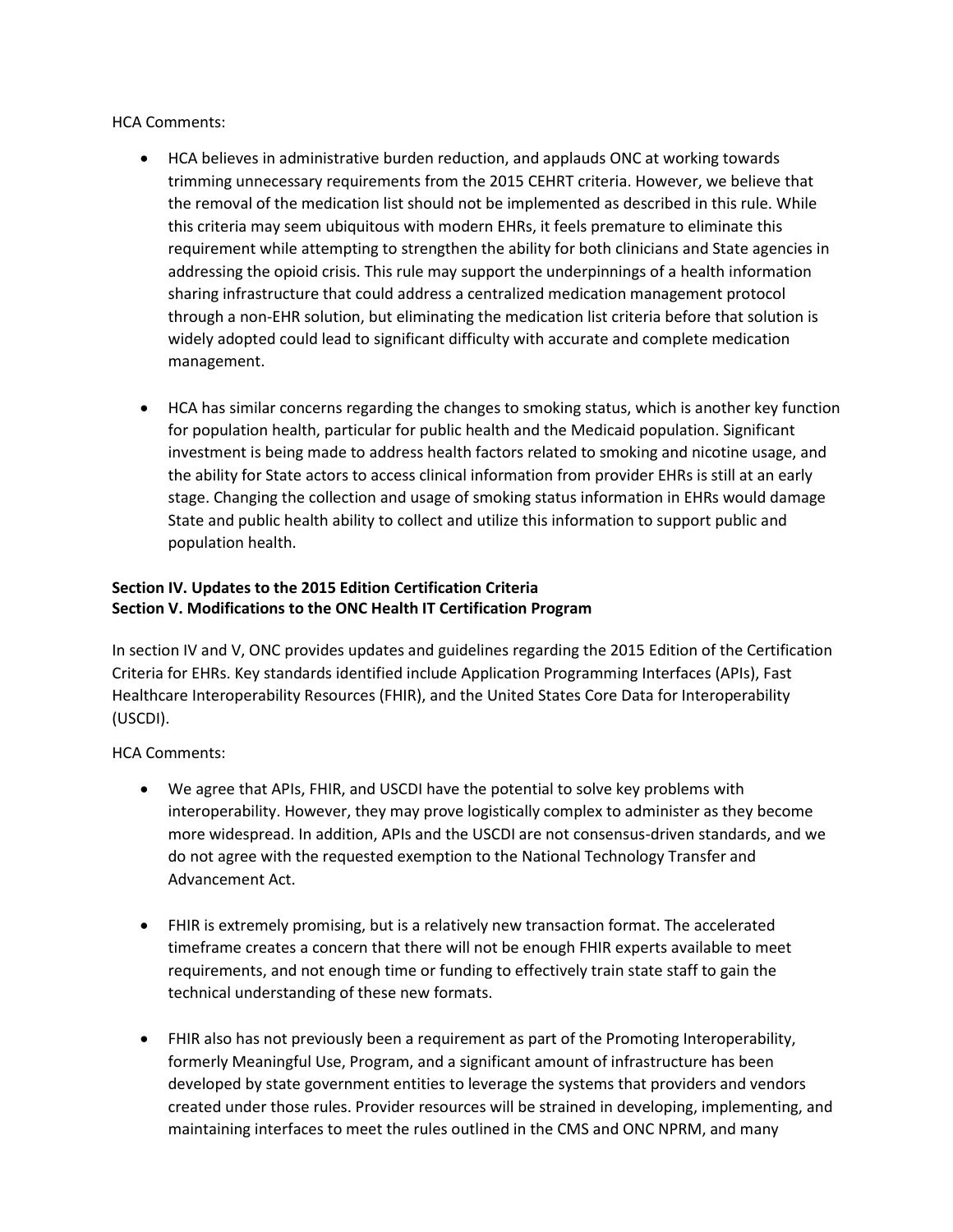previously developed systems will be neglected, if not abandoned entirely. HCA and other agencies would like guidance as to how funding can be leveraged to enhance these systems to ensure data flows appropriately to support our citizens.

- The EHR vendor market has already seen a significant rise in products which are no longer being maintained to current CEHRT standards. These rules as proposed have the potential to bring other EHR products out of compliance with CEHRT standards. We expect that the providers which would see the largest impact are small and rural providers who have previously invested in lower-featured and lower-cost EHR solutions, and no longer have Promoting Interoperability Program incentives available. ONC should consider funding and investments which support acquisition of new EHR products for small and rural providers whose EHR systems will not be certified to the new criteria.
- For small and rural providers, access and use to some of these standards will also require significant investment to update and modernize workflow related to these new data exchange procedures. ONC should consider funding and investments which support workflow and procedure modernization for small and rural providers consistent with the new technologies proposed.
- ONC should also consider funding and other resources to modernize investments by the States and provider communities related to this NPRM. Specific areas which would benefit from targeted modernization include electronic clinical quality measurement, registry reporting, population health and analytics, and query-based exchange.

#### **Section VII. Conditions and Maintenance of Certification**

In section VII, ONC provides an approach for the condition and maintenance of certification by developers of Health IT Modules.

## HCA Comments:

- We applaud ONC on addressing information blocking, and including provisions related to information blocking as a condition of certification. Specifically, the provisions related to real world and production environment capabilities to support appropriate access and sharing of electronic health information (EHI) will provide a significant boost to interoperability and meeting the goals of the HITECH Act.
- We support ONC in ensuring that contracts between providers and EHR vendors are strengthened to support honest and transparent communication regarding the user experience with CEHRT.
- We support ONC in requiring real-world testing of APIs of ensuring that CEHRT meets the capabilities providers will use to provide care to their patients. HCA believes that API testing should be expanded to explicit support the inclusion of automated testing of API endpoints and automated API resource validation as part of maintenance of certification.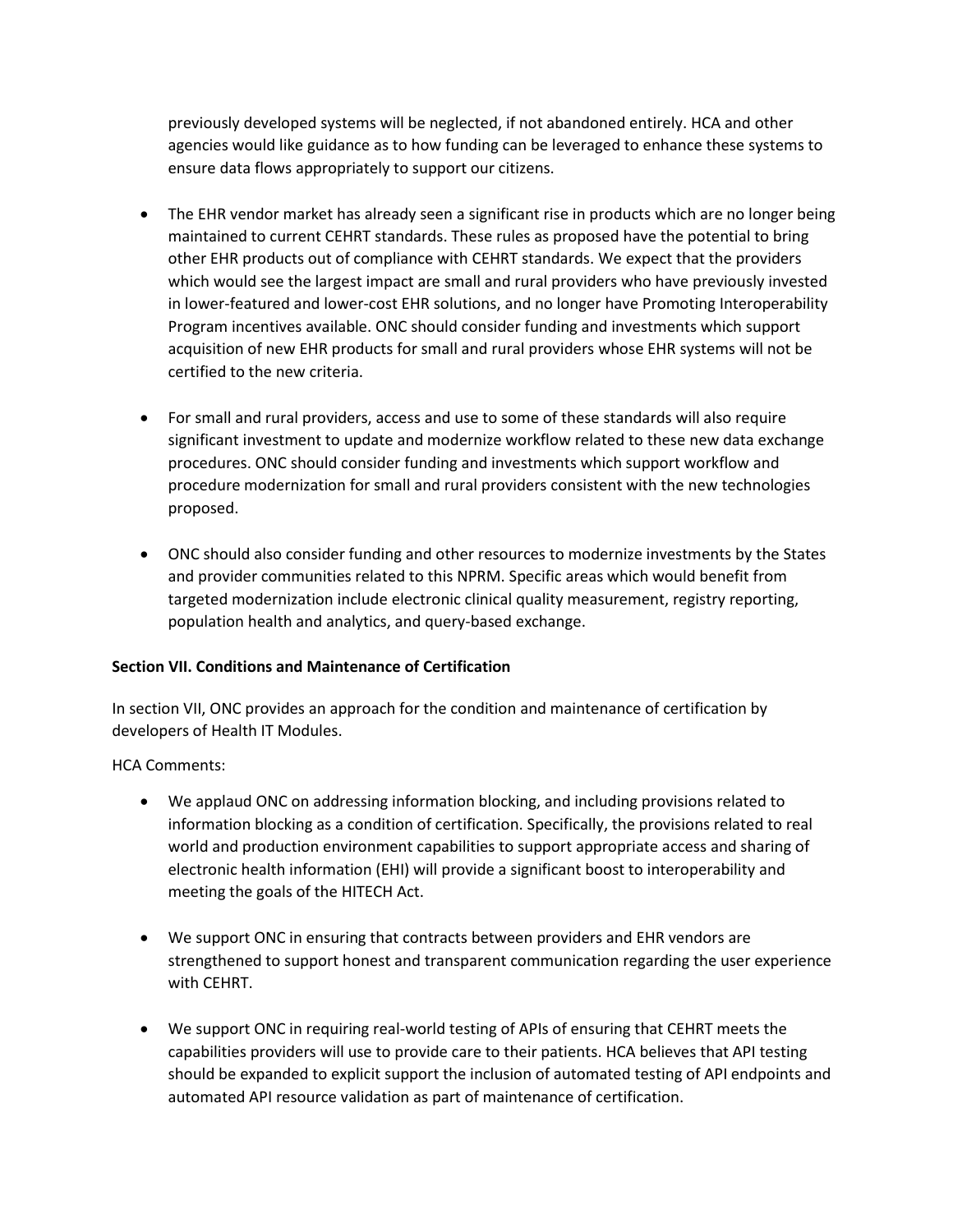We request that ONC consider that failure to report to public health and other state-mandated registries to be explicitly identified as information blocking. As noted in the NPRM, failure to report this information is a significant public health concern.

#### **Section VIII. Information Blocking**

In section VIII, ONC lays a significant groundwork for how information should be shared by covered entities. This includes an extremely detailed explanation of when information blocking may apply and when it may not apply to specific prohibitions on exchange.

#### HCA Comments:

- We applaud ONC on addressing information blocking for health information networks (HIN), HIE, and health IT developers. Significant impediments to the sharing of health information have prevented the vision of the HITECH Act from improving care in our communities. Specifically, HCA appreciates the protections awarded to providers to ensure that data moves as expected from the investment into CEHRT, and lowering the amount that providers can be charged for basic information interoperability.
- HCA requests that State agencies and state institutions are specifically excluded from the definitions of healthcare provider, HIN, HIE, and health IT developer. HCA and other state agencies perform work that is similar to these functions, but operate in a legal and regulatory environment that contains external complications compared to other entities contemplated by the NPRM.
- In addition, HCA would like ONC to address the additional provider and other entity burden regarding the documentation around information blocking in approved cases. If State entities are not specifically excluded from these definitions, this will create a significant administrative burden that will consume additional public resources.
- HCA requests that the sub-exception for information blocking regarding not providing access pursuant to an individual request should tie back to the established process for requesting a restriction of uses and disclosures as documented in HIPAA at 45 CFR 164.522. HCA and other State agencies have significant concern that this exception, as written, will become the new blockage for information exchange.

## **Section X. Patient Matching Request for Information**

In section X, ONC solicits comments regarding an approach for patient matching. We agree that patient matching is a significant concern and support ONC in taking a broad-view federal approach on this topic in conjunction with the request from CMS. We appreciate the opportunity to provide comment.

HCA comments:

 A consistent patient matching strategy is foundational to the goals outlined in this rule. We urge ONC to accelerate and resolve the patient matching strategy prior to establishing rules regarding volume and speed of data exchange.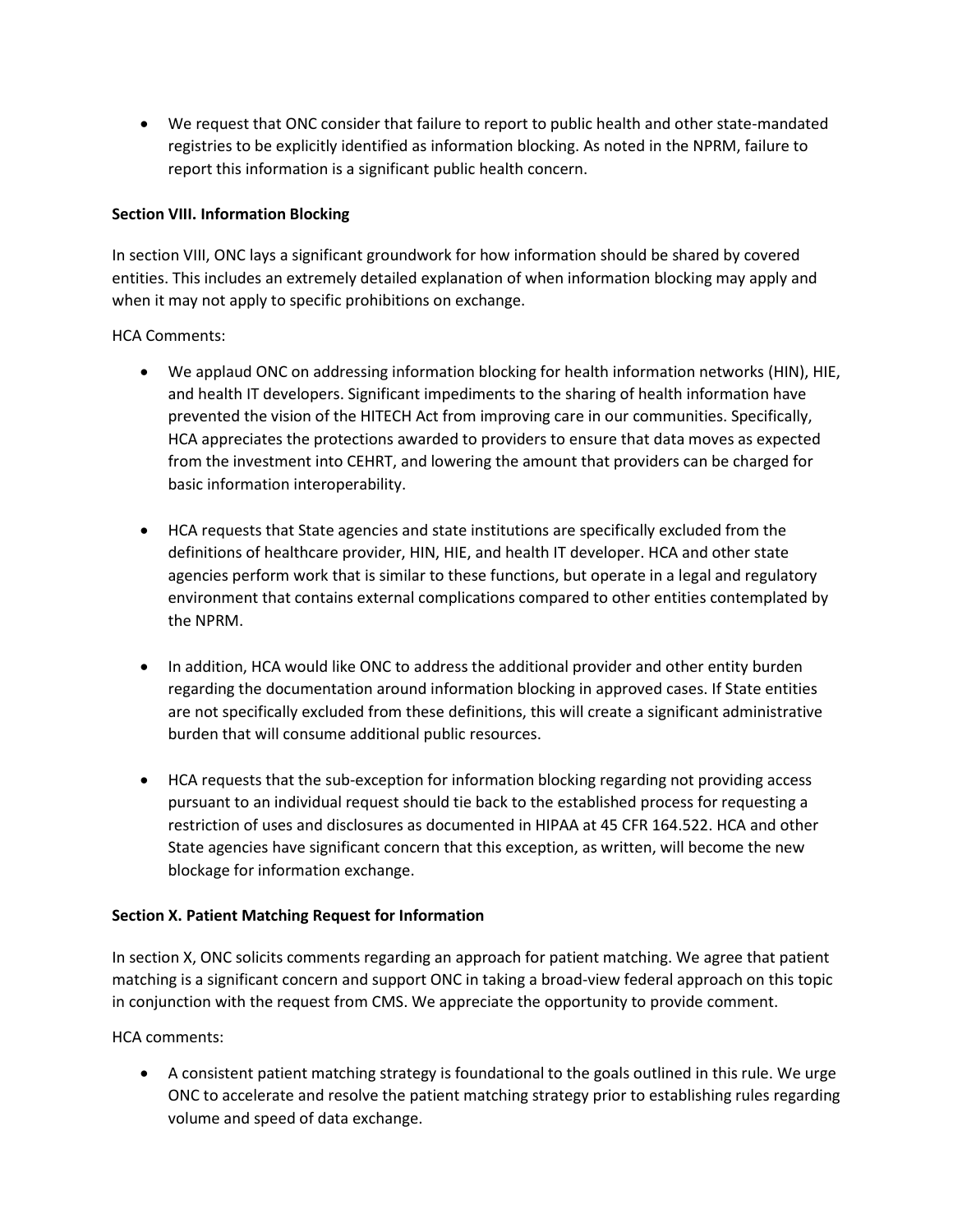- We support ONC in considering and exploring modern patient matching algorithms. We consider this to be a superior approach to creating a Universal Patient Identifier (UPI). While there could be potential in a UPI, a UPI does not support more advanced matching procedures that can incorporate sparse historical data and additional data points where available.
- There is a significant lack of information available on the success rates and accuracy of patient matching. We support creating a transparent and consistent measurement strategy that allows for improving patient matching software and algorithms without enforcing specific software or algorithms. This should include a use-case driven repository of evaluation results such as accuracy, automation vs. manual effort, and time performance.

ONC discusses issues related to the overall quality of data at the point of data capture causing significant downstream issues with patient matching.

HCA comments:

 There is a potential for improving data capture by using automatic queries against validating data sources or using consistent patient matching algorithms against other known sources of patient data. This would include services that verify and authenticate demographic data such as address, but also provide potential matches which could be validated and linked at the initial encounter.

ONC discusses the possibility for improving patient matching through access to their own clinical information.

## HCA Comments:

- This could support improved patient matching through validation and the acquisition of patientgenerated data, but many state data sources are not equipped to incorporate this type of data, and could require an extensive investment in both human and technical processes to accommodate.
- States will vary in their ability to implement this, but we would support efforts allowing states to approach involving patients in patient matching processes
- There is a significant administrative cost to managing the support infrastructure for patient access of this scale, such as supporting identity verification and authentication processes.

ONC asks for input on performance evaluation of available patient matching algorithms.

HCA Comments:

 We support creating a transparent and consistent measurement strategy that allows for improving patient matching software and algorithms without enforcing specific software or algorithms. This should include a use-case driven repository of evaluation results such as accuracy, automation vs. manual effort, and time performance.